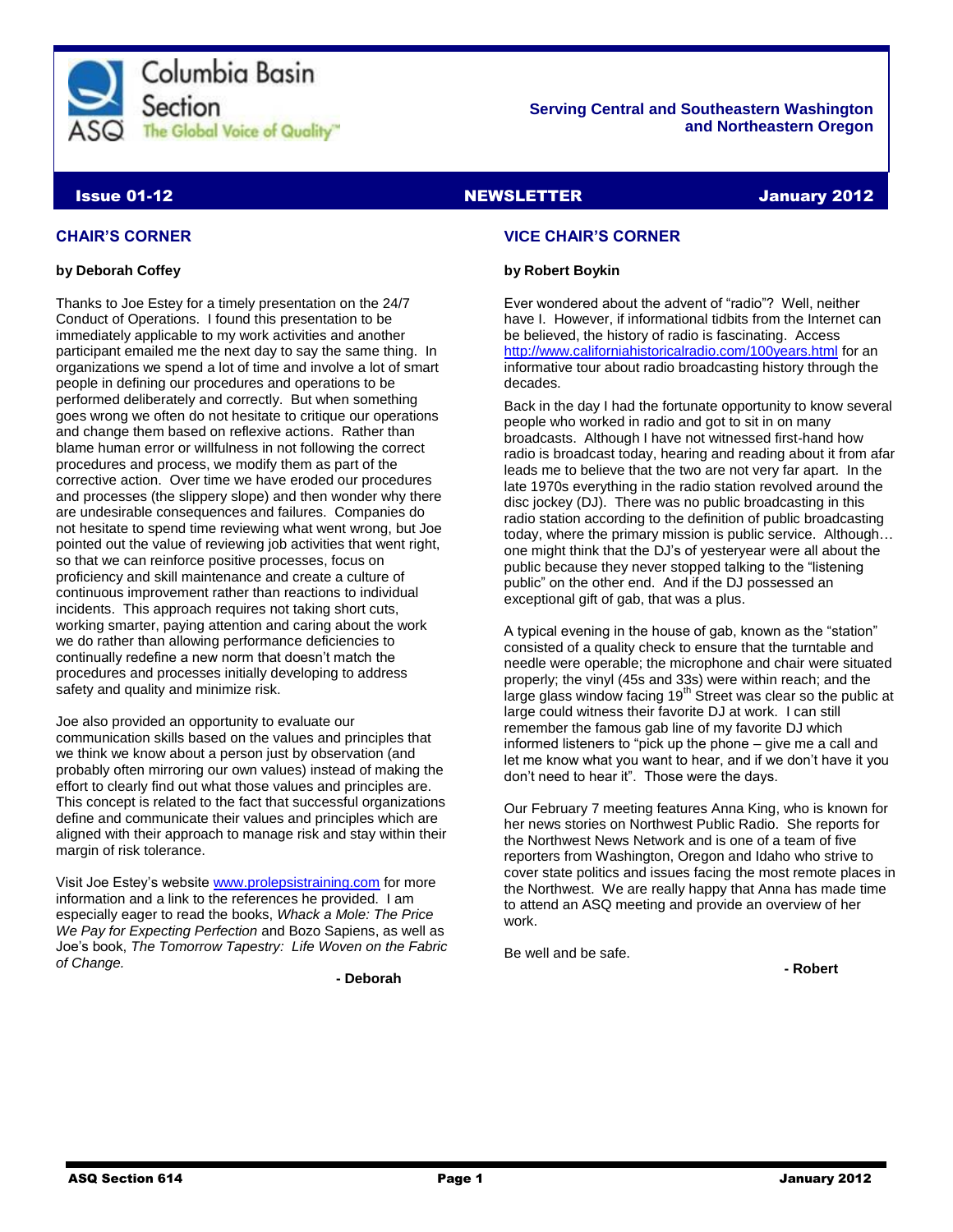

**February 7, 2012 American Society for Quality Columbia Basin Section 614**



Tuesday February 7, 2012

**LOCATION:**  O'Callahan's/Shilo Inn 50 Comstock Richland, Washington

5:30 p.m. - Check in/Networking (no host cocktail service)

6:00 p.m. - Buffet Dinner

6:45 p.m. - Presentation

## **DINNER BUFFET MENU:**

The Chef and crew at O'Callahan's Restaurant always provide a fine and varied buffet dinner for us. The buffet usually includes two entree choices, plus accompanying vegetable, a number of tasty salads, and a vegetable and/or fruit tray.

Your choice of coffee, tea or decaf is included with dinner. And don't forget to save room for dessert!

### **Cost:**

\$17 ASQ members \$20 non members \$5 presentation only

Reservations are requested by February 2. E-mail [dscoffey01@aol.com](mailto:dscoffey01@aol.com) with your name, phone number, company affiliation, and type of reservation, or call Deborah at 509-375-5011.

Note: All no shows will be billed unless cancelled 48 hours in advance.

For more information about our ASQ section and other upcoming events: [www.asq614.org/](http://www.asq614.org/)

# **"Putting the Public in Radio News"**

# **Anna King Correspondent, Northwest News Network**

For those of us who rely on the radio as our primary news source, Public Radio arguably offers the most consistent quality, depth and breadth of reporting. If you have ever

wondered just what goes into the making of a radio news report, join us at the February



Photo Courtesy of Rajah Bose

ASQ meeting to learn the ins and outs of developing a story.

For those of us who rely on the radio as our primary news source, Public Radio arguably offers the most consistent quality, depth and breadth of reporting. If you have ever wondered just what goes into the making of a radio news report, join us at the February ASQ meeting to learn the ins and outs of developing a story.

Northwest Public Radio's Anna King will provide a behind-the-scenes look at

how NWPR news stories are created. Anna has stained her hands picking huckleberries with Native American women in the Blue Mountains, gone nose-to-nose with a lamprey eel and has regularly covered one of the most toxic radioactive cleanup sites on the planet.



Photo Courtesy of Rajah Bose

As one of five Northwest News Network reporters from Washington, Oregon and Idaho, Anna strives to cover state politics and issues facing the most remote places in the Northwest. These stories reach more than a million listeners daily. Anna will discuss how a story is put together, what has to be considered when finalizing a report, and she will describe some of the challenges that come with being a roving reporter.

*About the Speaker: Anna King is a Washington State University graduate, and in the past decade she has produced award-winning stories for public radio and four Northwest newspapers. She has earned three C.B. Blethen Memorial Awards for her coverage of Northwest Native Americans and numerous awards from the Society of Professional Journalists. Ms King regularly contributes to National Public Radio, Seattle Magazine and Seattle Business Magazine. She trolls the Northwest's backroads for stories; her home base is Richland, Washington. She is a regular volunteer for Mid-Columbia schools where she assists students with reading, writing, mock job interviews, career days and journalism skills. She is also a member of the Society for Professional Journalists.*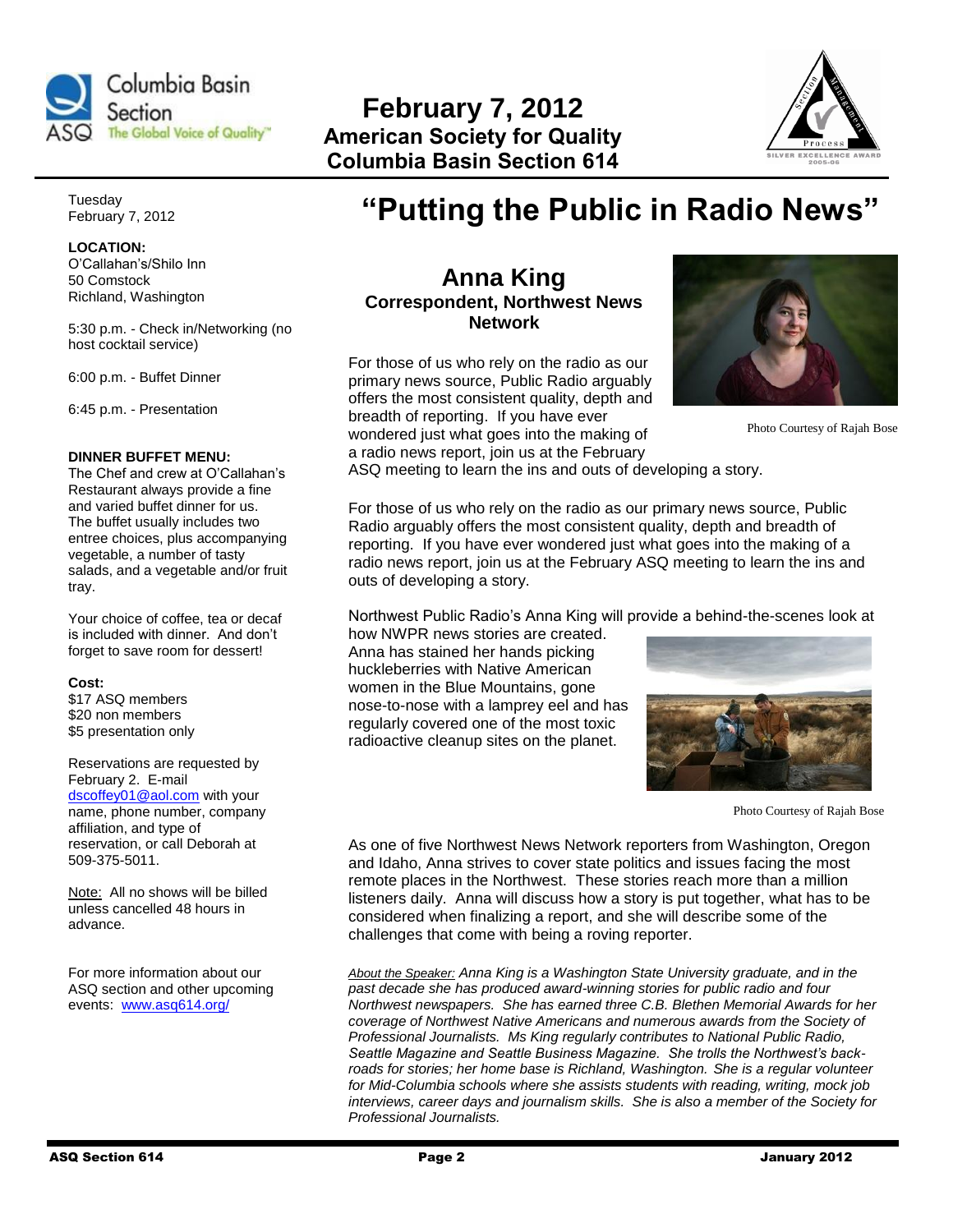# **Interaction At and Insight From January 3 Meeting**

# **Submitted by Jo Haberstok**

One of the things I like about having Joe Estey present on a topic is that he almost always includes some sort of interactive exercise or table discussion that helps make a point about his topic. The January 3 meeting was no exception.

Everyone in attendance was asked to pair up with another individual – someone we either did not know at all or about whom we knew very little. We were then directed to look at the other person for a couple of minutes, no talking, just look at them. And then we were asked to answer three questions about that person. I won't give away the whole exercise, but the questions were fairly simple, and Joe even gave us two possible choices on the first two. But since we didn't really know much about the other person, we had to answer the questions based on our own perceptions of them. Yes, we were basically guessing at the answers, but I'm sure some of us thought we had the "right" answers – all based on what? Looking at another person, maybe basing answers on what they were wearing or how they were sitting or whatever else may have influenced our perceptions. When we later shared with each other what we thought were the right answers, that led to a lot more discussion (and a lot of laughter, too!)

I've heard the statement many times that we make that allimportant "first impression" on others in an extremely short amount of time, often without uttering a word. Similarly, we tend to form our own opinions and may think someone else is (a sports enthusiastic, an introvert, fun to be around, stand-offish, etc.) based on the first impression we get, sometimes even before we have been introduced or had an opportunity to talk with them! This was a great exercise to remind us about the importance of keeping an open mind and taking time to communicate and learn more about others and their personal styles of communications, learning, etc.

Another point that Joe made in his talk was about what we can and cannot control. How many times have we allowed ourselves to become very stressed about something we have no control over? Oh sure, it's easy to tell someone else to just "let it go," but it just seems to be part of human nature to want to feel we are in control, even when there is absolutely nothing we can do about what someone else is going to think , do, or say. We need to instead focus on what we can do to influence the things that we can control or at least have some say in – to improve the process, the communications, our own skills, actions, etc.

# **ASQ MARCH 6 MEETING PREVIEW**

Our March 6 meeting features a presentation from Greg Curtis who works for DOE-Counterintelligence at the Pacific Northwest Field Office for PNNL in Richland, Washington. Greg will talk with us about Economic Espionage and he promises an engaging, interactive and humorous presentation in an effort to entertain and inform us about counterintelligence. This is sure to be a fun presentation!

# **APRIL REGIONAL ASQ TRAINING**

## **Submitted by Deborah Coffey**

Chris Hayes, our ASQ Regional Director, is planning to have this year's regional training opportunity as part of the Vancouver section's Quality Conference in April 2012. The conference itself is scheduled for Thursday, April 12th. The conference is an all-day event with details coming out shortly. We are looking at having Regional Training (first ever for our region) the following day on Friday April 13th. Both are at the Heathman Lodge which I am assured is pretty nice.

> Heathman Lodge 7801 NE Greenwood Drive, Vancouver, WA 98662, USA Tel: 360-254-3100 info@heathmanlodge.com

Chris is working on putting together a request for funds that could possibly subsidize conference admissions for leadership who attend as well as our room and food for the event. We won't take it for a vote for a while, but this would substantially decrease costs for the event if approved. Most Regional training costs are shared by the sections, but in most regions, travel costs aren't what they are for us either. That's what has made having regional training so difficult in the past.

So, there you have the latest news on the effort to put together some regional training. Chris received very positive feedback from most sections for scheduling this training opportunity and most sections are planning to send at least one person. Even though it may not seem as if there's a lot to learn at these sessions, and granted we will not come up with a solution to world peace, it is very important to share ideas and learn from each other. I have yet to walk away from even one training session where at least one person hasn't learned at least one thing. It is also part of our section operating agreement (SOA) to support the Society's objectives, which as you are aware include obtaining more leadership training. Remember, this isn't necessarily for those that have been around for years, it's especially helpful for those newer in section leadership participation.

I am excited and look forward to meeting many of you at this event. If you or somebody in your section has a topic you think may be of interest to the other sections, please let me know. I am going to carve out some time for short presentations by section members. Thanks and hope to see some solid section attendance!